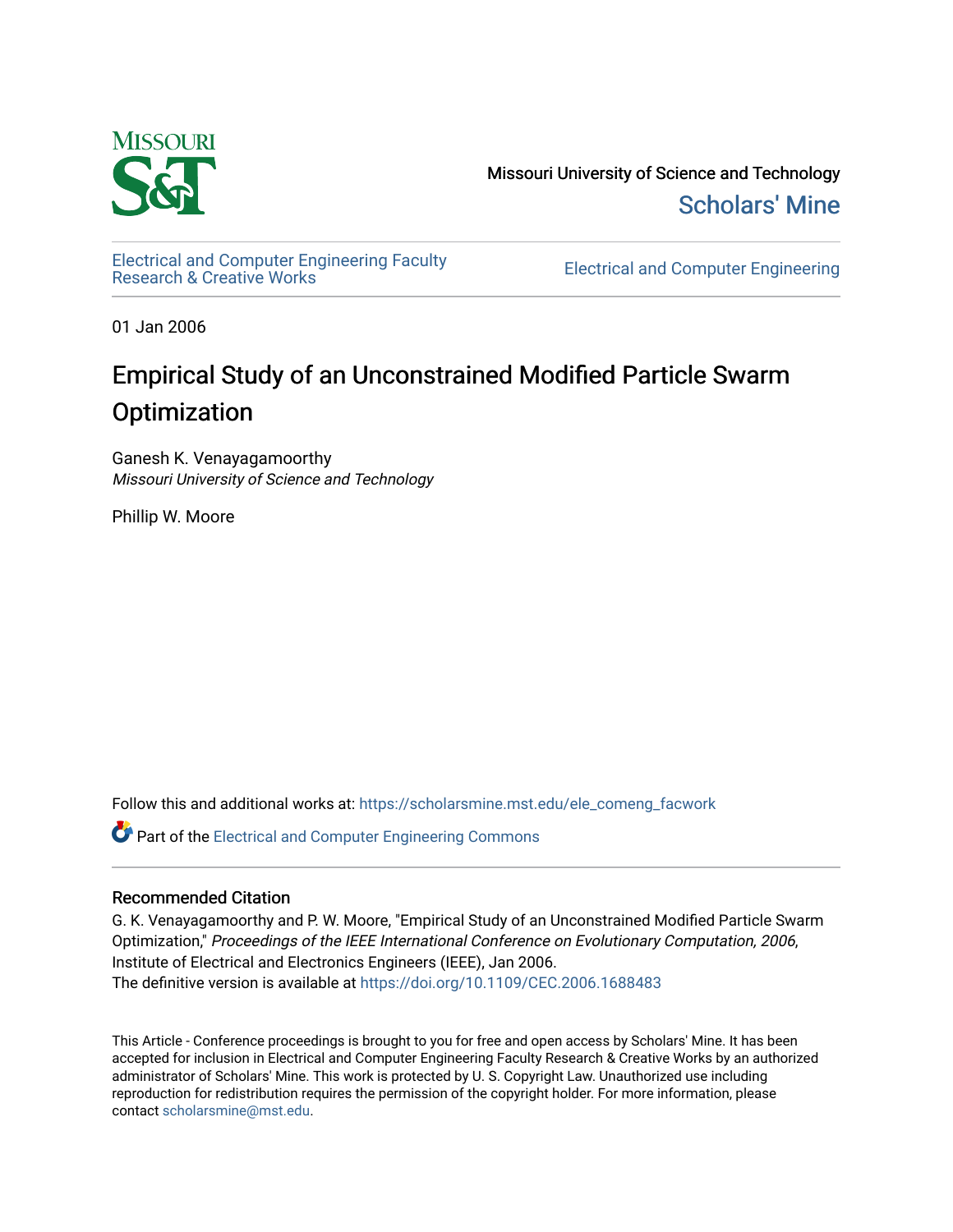## **Empirical Study of an Unconstrained Modified Particle Swarm Optimization**

Phillip W. Moore, *Student Member, IEEE* and Ganesh K. Venayagamoorthy, *Senior Member, IEEE*

*Abstract***— In this paper, an unconstrained modified particle swarm optimization (UMPSO) algorithm is introduced and studied empirically. Four well known benchmark functions, with asymmetric initial position values, are used as testing functions for the UMPSO algorithm. The UMPSO is a variation of the canonical PSO in which the velocity and position is unconstrained, an additional strategic component is added, and the social component term has been modified. The strategy component is used instead of varying parameters or mutation to enhance diversity in the swarm during the search. The UMPSO algorithm is then compared to results obtained from the constrained canonical PSO (CPSO) and the unconstrained canonical PSO (UPSO). The results show that UMPSO algorithm with no maximum velocity and position, and no minimum velocity and position value that performs better than the CPSO and the UPSO for the Sphere, Rosenbrock, Rastrigrin, and Griewank benchmark functions.** 

## I. INTRODUCTION

HERE are many algorithms used in optimization that THERE are many algorithms used in optimization that utilize population search techniques. The genetic algorithm, genetic programming, differential evolution, and other evolutionary computational algorithms are all motivated by evolution as seen in nature. The particle swarm optimization (PSO) algorithm, however, is motivated from the imitation of social behavior individually and in groups. The PSO, developed by James Kennedy and Russell Eberhart [1, 2], is modeled after movement patterns and social interactions as seen in flocks of birds and schools of fish. Instead of using selection, crossover, and mutation operators to manipulate individuals in the population, each individual is flown through a hyper dimensional search space, containing the solutions for given problems, and coordinates their flying experiences through the population.

In the PSO algorithm, each particle performs an evaluation of its position, called the fitness evaluation, through each time step in the search space. The best performance of each particle and respective location is then stored into memory and called the pbest of the particle. Then the best of the pbest in the population, called the gbest, is stored into memory. The concept of PSO lies in the acceleration of each particle towards its pbest and the gbest

locations at each time step, and is modified by its own inertia.

In this paper, an unconstrained modified version of the canonical PSO is presented (UMPSO). The UMPSO is a modified version of the canonical PSO with no constraints of maximum velocity, maximum position, minimum velocity, and minimum position. The canonical PSO is modified by using a constriction factor and a new term, called the strategy component, to increase the performance of the PSO algorithm's velocity update equation. The strategy component is used instead of varying parameters or mutation to enhance diversity in the swarm during the search. The social component term of the velocity update equation is also modified such that the term is solely based on the global best position of the swarm.

The rest of the sections of this paper are organized as follows: Section II explains the different PSO algorithms (Constrained/Unconstrained Canonical PSO and UMPSO). Section III describes the benchmark functions used for testing the two improved PSO algorithms. Section IV describes the experimental settings. Section V presents the results obtained from the constrained canonical PSO (CPSO), the unconstrained canonical PSO (UPSO), and the UMPSO. Finally, some discussion and conclusions are given in Sections VI and VII, respectively.

## II. PARTICLE SWARM ALGORITHMS

The canonical PSO and a modified PSO are studied in this paper. The CPSO and UPSO results are compared with the results obtained from the UMPSO. The canonical PSO, first proposed by James Kennedy and Russell Eberhart [1], sets maximum velocity, maximum position, minimum velocity, and minimum position limits. In flocks of birds and schools of fish, these restraints are not given. In real life, birds and fish are able to move freely throughout their environment. Though there are boundaries such as air, water, and speed, evolution may theoretically propel birds or fish beyond these boundaries if need be. The UMPSO algorithm reflects these observations and places no constraints on particles' (birds, fish, etc.) velocities and positions.

## *A.Constrained/Unconstrained Canonical Particle Swarm*

In the canonical PSO algorithm, the velocity of a particle, *i*, in dimension, *d*, is obtained using (1). The subscript *i*  from (1) takes on values from 1 to I, where I is the maximum number of particles in the population. Each particle is assigned to a positional point in a D-dimensional search space. In (1),  $v_{id}(t+1)$  is the new velocity for the  $i^{th}$ 

This work is supported by the National Science Foundation CAREER grant ECS #0348221.

Phillip. W. Moore and Ganesh K. Venayagamoorthy with the Real-Time Power and Intelligent Systems (RTPIS) Laboratory, Department of Electrical and Computer Engineering, University of Missouri – Rolla, 1870 Miner Circle, Rolla, MO 65409, USA (email: pwmpn2@umr.edu, gkumar@ieee.org)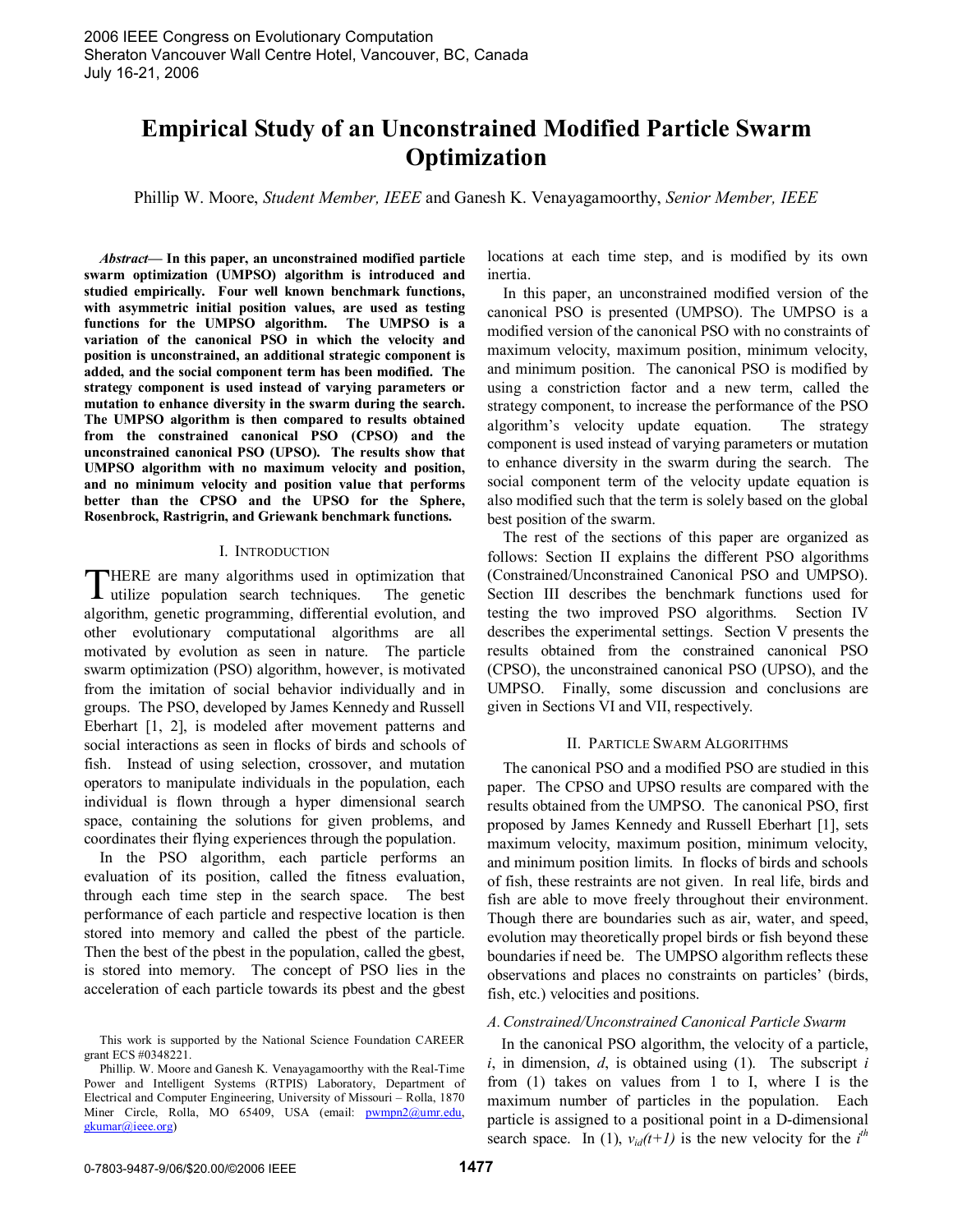particle at dimension *d*. The first term of (1),  $v_{id}(t)$  is the current velocity for the  $i^{th}$  particle at dimension  $d$ . The values for  $w$ ,  $c_1$ , and  $c_2$  represent the inertia constant, cognitive acceleration constant, and social acceleration constant, respectively. The terms rand1( ) and rand2( ) are uniform random numbers between 0 and 1. The random values change for each particle. The term  $p_i = (p_{i1}, p_{i2}, \ldots, p_{iN})$  $p_{iD}$ ) is the current personal best fitness for the  $i^{th}$  particle, where D is the maximum number of dimensions.

$$
\mathbf{v}_{id}(t+1) = \begin{cases} \mathbf{w} \times \mathbf{v}_{id}(t) + \\ c_1 \times \text{rand1}() \times [p_{id}(t) - \mathbf{x}_{id}(t)] + \\ c_2 \times \text{rand2}() \times [g_d(t) - \mathbf{x}_{id}(t)] \end{cases}
$$
(1)

There are different topologies that can be chosen for the canonical PSO. The main two are the star and the ring topologies. The star topology allows for each particle to communicate to the swarm's best particle (*g*). In the canonical PSO used in this paper, the star topology is used, and the swarm's best particle is  $g = (g_1, g_2, \ldots, g_D)$ . The ring topology allows for each particle to communicate to the best particle in its neighborhood (*l*). The ring topology is not studied in this paper.

For the canonical PSO, the positions of the particles are updated using (2). In (2),  $x_{id}(t+1)$  is the new position of the  $i^{th}$  particle at dimension *d*, and the first term,  $x_{id}(t)$ , is the current position of the  $i^{th}$  particle at dimension *d*. The summation of  $x_{id}(t)$  and  $v_{id}(t+1)$  yields the new position of the  $i<sup>th</sup>$  particle.

$$
x_{id}(t+1) = x_{id}(t) + v_{id}(t+1)
$$
 (2)

The CPSO and UPSO both use (1) and (2) for the velocity and position updates. For a CPSO the velocities and positions have a respective maximum and minimum value. If a velocity or position exceeds these values, the velocity or position is set to the respective maximum or minimum value. For a UPSO, there is no maximum or minimal value for the velocities and positions to exceed.

## *B.Unconstrained Modified Particle Swarm*

The UMPSO is a modified version of the UPSO such that there is a constriction factor, a strategic component, and a modified social component of the UPSO. The modified social component is impacted only by the global best position of the swarm. The constriction factor for PSO was brought about by Clerc's constriction factor [3]. Clerc's constriction factor is normally used to ensure convergence. A detailed discussion of the constriction factor is beyond the scope of this paper, but a simplified method of incorporation with the UMPSO is shown in (3) and (4) where the values of  $c_3$  and  $c_4$  are set to 2.05 and the constriction factor,  $K$ , is set to 0.729. With  $c_3$  and  $c_4$  set to 2.05, When the values of  $c_3$ and *c4* are multiplied by the constriction factor of 0.729 to obtain c1 and  $c_2$ , the values of  $c_1$  and  $c_2$  become 1.49.

The strategic component that is added to the PSO is used, instead of using varying parameters or mutation, to enhance diversity. The strategy component is equal to the inner product of an N-dimensional number *randN* (N is the dimension of the solution space and each dimension of *randN* is uniformly distributed random numbers in the range from 0 to 1) and the difference between the *gbest* and *pbest*. For example, the vector size for pbest will equal N (the number of dimensions). The vector for the swarm's gbest will also have a vector size of N. Therefore the difference of these terms will also produce a vector of size N. The dot product of a vector of random numbers of vector size N and the difference of the two terms will produce a scalar value. This scalar value is referred to as the strategy component. The strategy component will have the same value for each dimension of a single particle. This strategy component prevents pseudo-convergence or undesired maturity by increasing search diversity at an early stage when *pbest* and *gbest* are very different. As the *pbest* and *gbest* values converge to a solution, the difference between these values will converge to zero. One may question whether the convergence of PSO algorithm is affected by adding the social component. The PSO algorithm is not affected in practice, because the simulations always converge. In theory, the social component does not break the social behavior based on which PSO is developed. The equation for the positional update of UMPSO is the same as the canonical PSO update equation given in (2). Using this equation, the coordinates of gbest is enforced in the value of the velocity rather than moving towards the gbest from the current position.

$$
v_{id}(t+1) = \begin{cases} K \times \begin{cases} v_{id}(t) + \\ c_1 \times rand1 \times [p_{id}(t) - x_{id}(t)] + \\ c_2 \times rand2 \times g_d(t) \end{cases} \\ randN \bullet [p_i(t) - g(t)] \end{cases}
$$
 (3)  

$$
K = \frac{2}{\left|2 - \varphi - \sqrt{\varphi^2 - 4 \times \varphi}\right|}, \varphi = c3 + c4, \varphi > 4
$$

#### III. BENCHMARK FUNCTIONS

In this paper, four benchmark functions have been used for optimization problems [4, 5, 6]. The functions are the Sphere function (5), Rosenbrock's function (6), Rastrigrin's function (7), and Griewank's function (8). These four benchmark functions test the performance of the CPSO, UPSO, and UMPSO.

$$
f_1(x) = \sum_{i=1}^{n} x_i^2
$$
 (5)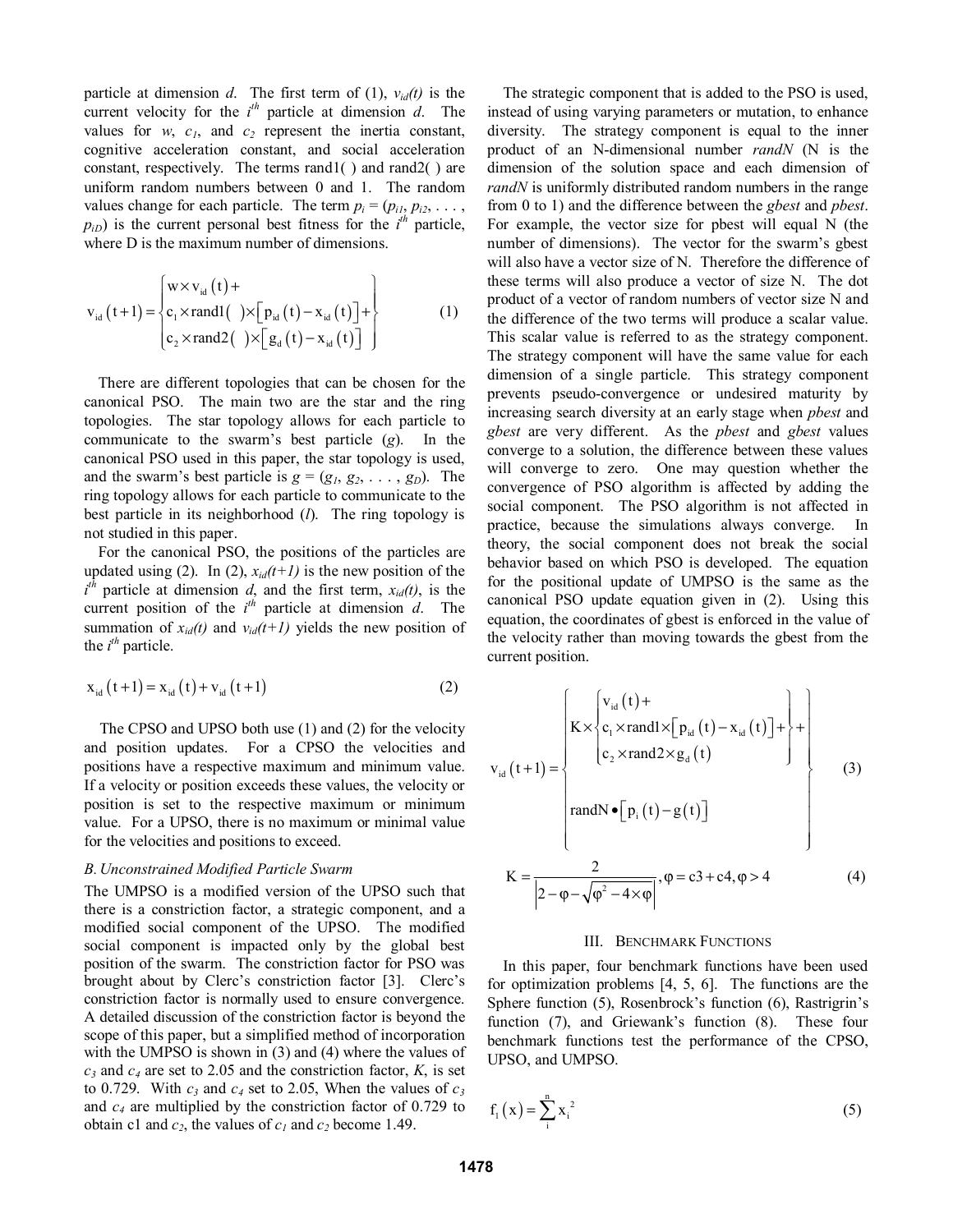$$
f_2(x) = \sum_{i=1}^{n-1} 100(x_{i+1} - x_i)^2 + (x_i - 1)^2
$$
 (6)

$$
f_{3}(x) = \sum_{i=1}^{n} \left[ x_{i}^{2} - 10 \times \cos(2 \times \pi \times x_{i}) + 10 \right]
$$
 (7)

$$
f_4(x) = \frac{1}{4000} \times \sum_{i=1}^{n} x_i^2 - \prod_{i=1}^{n} \cos\left(\frac{x_i}{\sqrt{i}}\right) + 1
$$
 (8)

## IV. EXPERIMENTAL SETTINGS

For our experiment in optimization of four benchmark functions, the asymmetric initialization method is used for population initialization [4, 5, 7]. Table I lists the position initialization ranges for the four benchmark functions. The four benchmark functions are minimized for the experiments carried out. The constraints for the CPSO algorithm are given in Table II for each benchmark function. There is no velocity and position constraint for UPSO and UMPSO, as explained in Section II, for all four benchmark functions. For each algorithm and benchmark function, a population size of 20, 40, and 80 are examined. Also, for each algorithm, benchmark function, and population size, a dimension size of 10, 20, 30, 50, and 100 are examined. The number of iterations ran for each dimension is given in Table III.

TABLE I ASYMMETRIC INITIALIZATION OF POSITIONS Function Asymmetric Initialization Range

| (50, 100)    |
|--------------|
| (15, 30)     |
| (2.56, 5.12) |
| (300, 600)   |
|              |

TABLE II VELOCITY AND POSITION CONSTRAINTS FOR CPSO

| Function | Minimum/Maximum Velocity and<br>Position |
|----------|------------------------------------------|
|          | $-100/100$                               |
|          | $-100/100$                               |
|          | $-10/10$                                 |
|          | $-600/600$                               |

TABLE III MAXIMUM ITERATIONS

| IVIAAINIUM LIEKATIUNS |            |  |  |  |
|-----------------------|------------|--|--|--|
| Dimension             | Iterations |  |  |  |
| 10                    | 1000       |  |  |  |
| 20                    | 1500       |  |  |  |
| 30                    | 2000       |  |  |  |
| 50                    | 5000       |  |  |  |
| 100                   | 5000       |  |  |  |

## V. RESULTS

The CPSO, UPSO, and UMPSO algorithms are all used to

minimize four benchmark functions (Sphere, Rosenbrock, Rastrigrin, and Griewank). The parameters for CPSO and UPSO are:  $w = 0.8$ ,  $c_1 = 2$ , and  $c_2 = 2$ . The parameters for UMPSO are:  $K = 0.729$ ,  $c_1 = 1.49$ , and  $c_2 = 1.49$ . When applying the same  $w$ ,  $c_1$ , and  $c_2$  parameters to the UMPSO, the results did not turn out as well. When applying the constriction factor to the CPSO and UPSO (instead of using  $w$ ,  $c_1$ , and  $c_2$  parameters) the newly obtained results compared to the CPSO and UPSO were worse. This is why these three variations for the CPSO, UPSO, and UMPSO were not used, and this is why I have selected the given parameters for CPSO, UPSO, and UMPSO. Tables IV – VII show the results of CPSO, UPSO, and UMPSO algorithms for the four benchmark functions. All of the results gathered in the tables are the averaged minimal fitness values from the benchmark functions over 50 trials. All of the results gathered for each benchmark function, population size, dimensions size, and PSO algorithms are averaged over 50 test runs.

## *A. Sphere Function*

The results obtained from optimizing the Sphere function (5) show that the CPSO and UPSO algorithms perform worse as the dimension of the function increases and as the population decreases. For the UMPSO algorithm, as the dimension of the function increases up to 50 the performance of the algorithm increases. As the dimension of the Sphere function increases to 100 the performance of the UMPSO algorithm slightly decreases. The increase in population size for the UMPSO has little effect on the UMPSO algorithm's performance. The performance of UMPSO was better than UPSO and CPSO for every population size and dimension size combinations. Table IV shows the results of each algorithm for the various population and dimension sizes.

#### *B.Rosenbrock Function*

The results obtained from optimizing the Rosenbrock function (6) show that the CPSO and UPSO algorithms perform worse as the dimension size of the function increases and as the population size decreases. For the UMPSO algorithm, as the dimension size increases, the performance of the UMPSO decreases. An increase in population size has little effect on the UMPSO algorithm's performance. The UPSO is only able to obtain better results than the UMPSO for a high population size and small dimension size. For the rest of the results, a clear majority, the performance of the UMPSO beats the performances of the CPSO and UPSO. The CPSO outperformed the UPSO for most of the population and dimension size variations. Table V shows the results of each algorithm for the various population and dimension sizes.

## *C.Rastrigrin Function*

The results from optimizing the Rastrigrin function (7) are the same as the results from the Sphere function (5) for CPSO and UPSO. As the population size increases and the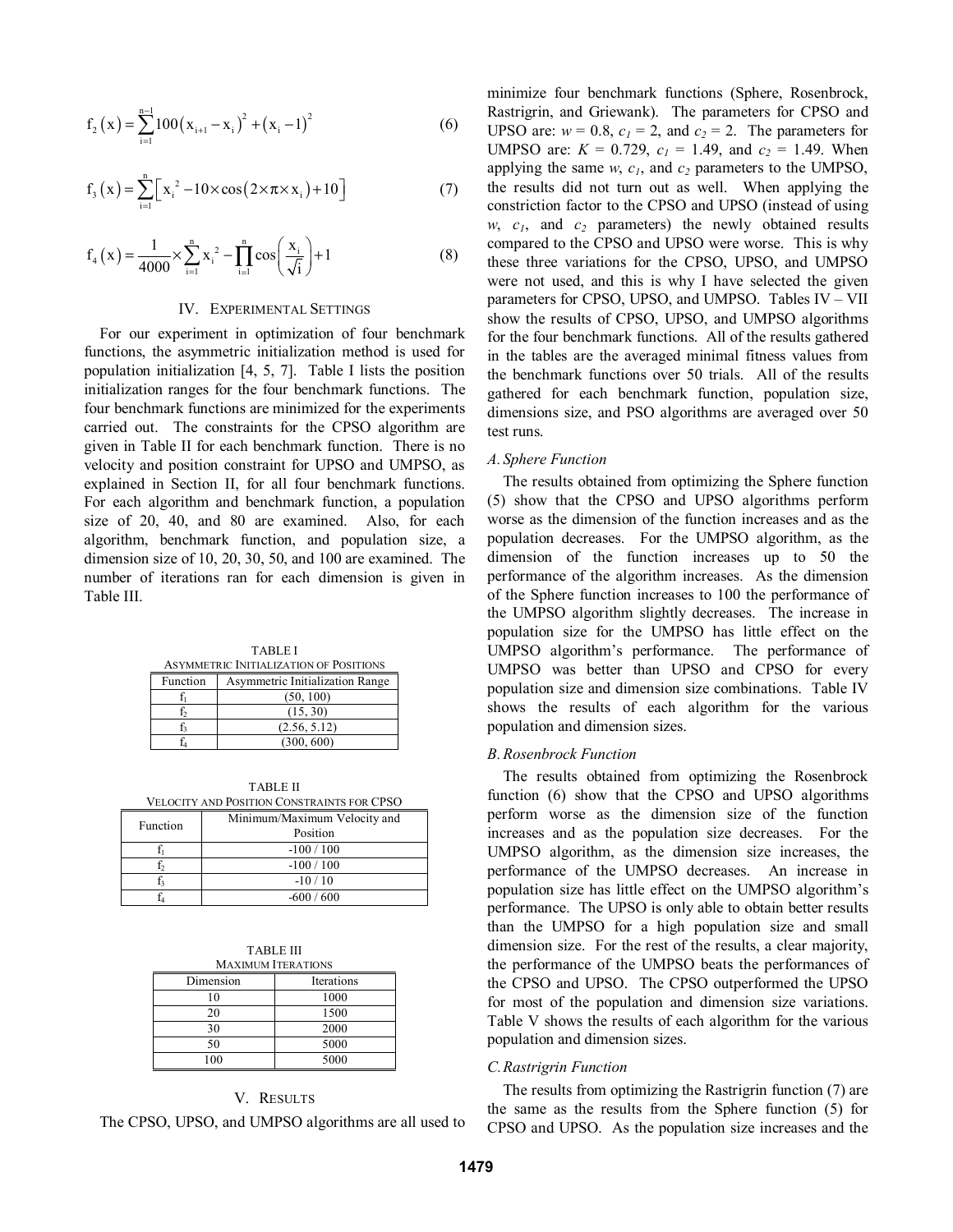dimension size decreases, the performance of CPSO and UPSO gets better. The UMPSO algorithm, however, is able to find the minimal solution for every variation of population sizes and dimension sizes. The UMPSO outperforms the CPSO which outperforms the UPSO for every variation of population sizes and dimension sizes. Table VI shows the results of each algorithm for the various population and dimension sizes.

## *D.Griewank Function*

The results obtained from optimizing the Griewank function (8) varies for the different dimension sizes. This is due to the fact that as the dimension size increases, so does the number of iterations. As the population size increases, the performance of CPSO and UPSO get better.

| Pop | Dim | Iter | <b>CPSO</b>                   | <b>UPSO</b>                     | <b>UMPSO</b>                  |
|-----|-----|------|-------------------------------|---------------------------------|-------------------------------|
|     | 10  | 1000 | $14.3375 \pm 9.0613$          | $1.8337e+003 \pm 2.2648e+003$   | $2.9479e-045 \pm 1.8670e-044$ |
|     | 20  | 1500 | $168.9215 \pm 84.2691$        | $4.1081e+004 \pm 1.3630e+004$   | $2.9349e-070 \pm 2.0723e-069$ |
| 20  | 30  | 2000 | $604.6584 \pm 190.9694$       | $8.5829e+004 \pm 2.0132e+004$   | $3.3207e-102 \pm 2.0754e-101$ |
|     | 50  | 5000 | $1.0118e+003 \pm 266.0150$    | $1.9436e+005 \pm 2.1353e+004$   | $2.3641e-264 \pm 0$           |
|     | 100 | 5000 | $1.0024e+004 \pm 1.5531e+003$ | $4.6945e+005 \pm 2.7273e+004$   | $1.5618e-255 \pm 0$           |
| 40  | 10  | 1000 | $2.7040 \pm 1.4629$           | $18.0193 \pm 59.7917$           | $8.3325e-044 \pm 5.4542e-043$ |
|     | 20  | 1500 | $61.1763 \pm 24.3178$         | $1.5950e+004 \pm 8.8459e+003$   | $4.5850e-071 \pm 2.4707e-070$ |
|     | 30  | 2000 | $186.2706 \pm 56.2312$        | $5.2100e+004 \pm 1.5665e+004$   | $1.0353e-100 \pm 5.5202e-100$ |
|     | 50  | 5000 | $244.4477 \pm 82.9629$        | $1.3965e+005 \pm 2.3585e+004$   | $1.6726e-262 \pm 0$           |
|     | 100 | 5000 | $3.6192e+003 \pm 406.4337$    | $4.0929e+005 \pm 2.9349e+004$   | $1.1442e-264 \pm 0$           |
|     | 10  | 1000 | $0.6159 \pm 0.3504$           | $3.9297e-006 \pm 1.6520e-005$   | $2.0069e-045 \pm 8.4195e-045$ |
| 80  | 20  | 1500 | $13.4140 \pm 6.5374$          | $2.1178e+003 \pm 2.0065e+003$   | $1.6170e-067 \pm 1.1433e-066$ |
|     | 30  | 2000 | $41.1833 \pm 14.1383$         | $1.7909e+004 \pm 7.9992e+003$   | $1.7909e-099 \pm 1.2563e-098$ |
|     | 50  | 5000 | $64.0966 \pm 14.5559$         | $9.2552e+0.04 \pm 1.8420e+0.04$ | $2.3809e-261 \pm 0$           |
|     | 100 | 5000 | $1.5826e+003 \pm 327.8356$    | $3.2109e+005 \pm 3.4460e+004$   | $1.1396e-259 \pm 0$           |

TABLE IV EMPIRICAL EVALUATION WITH THE SPHERE FUNCTION

TABLE V EMPIRICAL EVALUATION WITH THE ROSENBROCK FUNCTION

| Pop | Dim | Iter | <b>CPSO</b>                   | <b>UPSO</b>                   | <b>UMPSO</b>         |
|-----|-----|------|-------------------------------|-------------------------------|----------------------|
|     | 10  | 1000 | $3.3501e+003 \pm 1.9417e+003$ | $2.8888e+003 \pm 1.1333e+003$ | $7.1207 \pm 1.0808$  |
|     | 20  | 1500 | $1.1217e+004 \pm 1.1787e+003$ | $9.4947 \pm 1.0699e+003$      | $15.6063 \pm 1.4108$ |
| 20  | 30  | 2000 | $1.8477e+004 \pm 1.5896e+003$ | $1.6315e+004 \pm 1.3921e+003$ | $24.5977 \pm 1.5131$ |
|     | 50  | 5000 | $3.0136e+004 \pm 1.5237e+003$ | $3.0570e+004 \pm 2.5609e+003$ | $41.8011 \pm 2.6084$ |
|     | 100 | 5000 | $7.8885e+004 \pm 5.0767e+003$ | $6.6296e+004 \pm 3.8205e+003$ | $86.3193 \pm 4.8965$ |
| 40  | 10  | 1000 | $3.2405e+003 \pm 1.6834e+003$ | $8.3996 \pm 27.3871$          | $6.6161 \pm 1.2925$  |
|     | 20  | 1500 | $9.5915e+003 \pm 569.4242$    | $8.2952e+003 \pm 562.7265$    | $15.8352 \pm 1.7466$ |
|     | 30  | 2000 | $1.5240e+004 \pm 784.0405$    | $1.3732e+004 \pm 539.9592$    | $24.4118 \pm 1.9519$ |
|     | 50  | 5000 | $2.6365e+004 \pm 1.4284e+003$ | $2.5163e+004 \pm 939.1171$    | $42.2297 \pm 3.1453$ |
|     | 100 | 5000 | $6.6149e+004 \pm 4.5768e+003$ | $5.5273e+004 \pm 1.7811e+003$ | $86.7361 \pm 5.3449$ |
| 80  | 10  | 1000 | $901.7533 \pm 1.6309e+003$    | $1.0466e-006 \pm 4.2976e-006$ | $6.6194 \pm 1.6081$  |
|     | 20  | 1500 | $8.7857e+003 \pm 469.8712$    | $3.9806e+003 \pm 2.0879e+003$ | $15.2034 \pm 1.5940$ |
|     | 30  | 2000 | $1.4472e+004 \pm 591.1318$    | $1.2229e+004 \pm 820.4599$    | $24.8515 \pm 2.6669$ |
|     | 50  | 5000 | $2.4241e+004 \pm 731.7662$    | $2.2841e+004 \pm 478.4604$    | $42.9488 \pm 3.7506$ |
|     | 100 | 5000 | $5.6412e+004 \pm 1.6794e+003$ | $4.9655e+004 \pm 962.9508$    | $86.5200 \pm 5.4722$ |

| <b>TABLE VI</b>                                   |
|---------------------------------------------------|
| EMPIRICAL EVALUATION WITH THE RASTRIGRIN FUNCTION |
|                                                   |

| Pop | Dim | Iter | <b>CPSO</b>                | <b>UPSO</b>               | <b>UMPSO</b> |
|-----|-----|------|----------------------------|---------------------------|--------------|
|     | 10  | 1000 | $29.0770 \pm 9.4898$       | $91.1710 \pm 45.6996$     | $0\pm 0$     |
|     | 20  | 1500 | $110.3294 \pm 16.5217$     | $277.2081 \pm 52.6843$    | $0\pm 0$     |
| 20  | 30  | 2000 | $194.2152 \pm 39.7327$     | $471.2959 \pm 54.6243$    | $0\pm 0$     |
|     | 50  | 5000 | $429.6415 \pm 48.0173$     | $922.4154 \pm 39.3056$    | $0\pm 0$     |
|     | 100 | 5000 | $1.5043e+003 \pm 157.6142$ | $2.0448e+003 \pm 66.9770$ | $0\pm 0$     |
|     | 10  | 1000 | $22.4251 \pm 7.9207$       | $74.3478 \pm 33.2963$     | $0\pm 0$     |
| 40  | 20  | 1500 | $77.0191 \pm 16.1267$      | $248.2973 \pm 45.8245$    | $0\pm 0$     |
|     | 30  | 2000 | $199.2235 \pm 54.3471$     | $422.4963 \pm 64.5098$    | $0\pm 0$     |
|     | 50  | 5000 | $337.2394 \pm 60.3831$     | $848.9662 \pm 51.5138$    | $0\pm 0$     |
|     | 100 | 5000 | $1.3114e+003 \pm 151.2171$ | $1.9368e+003 \pm 58.6183$ | $0\pm 0$     |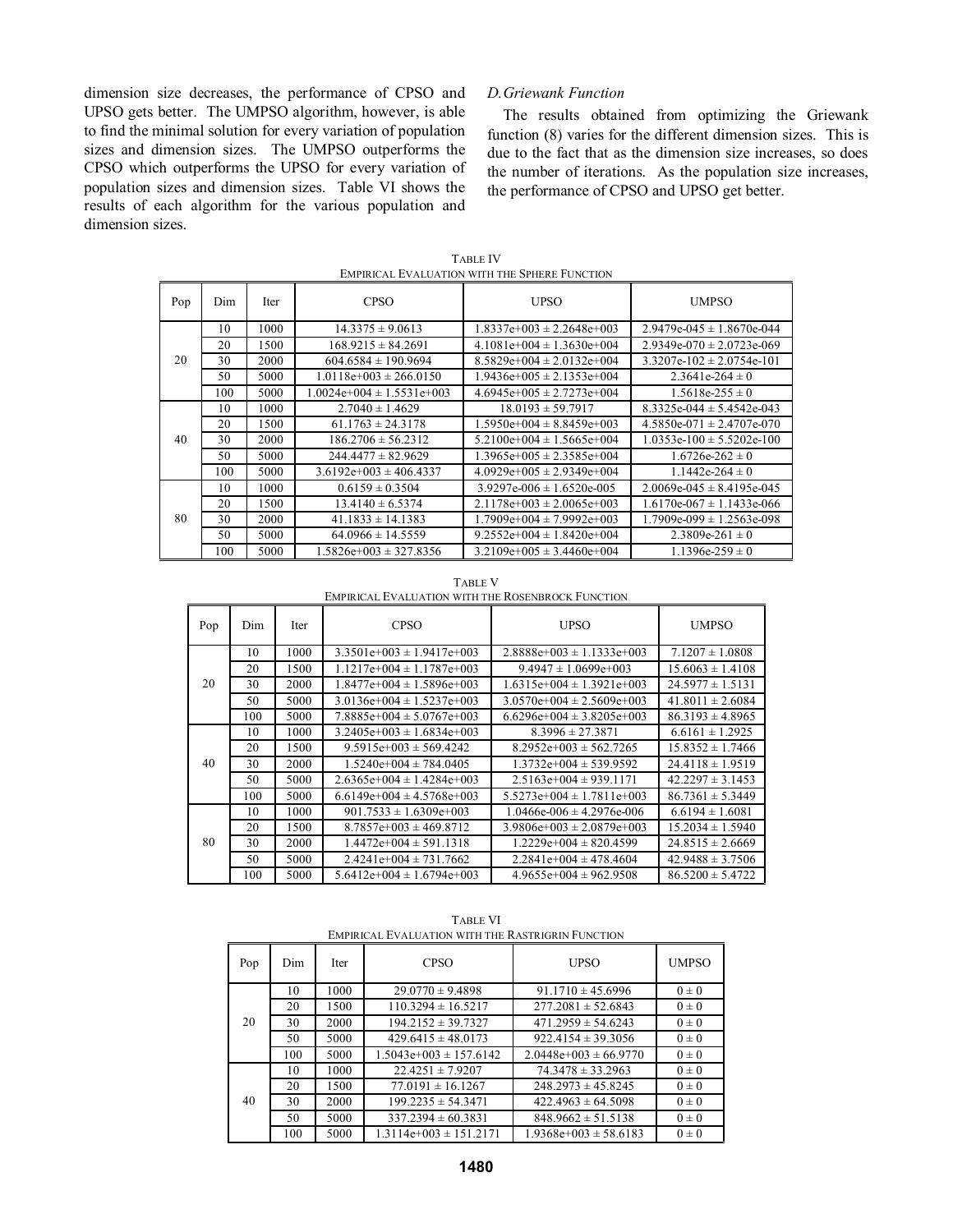|    | 10  | 1000 | $17.8075 \pm 5.0798$       | $64.5741 \pm 33.6009$     | $0\pm 0$  |
|----|-----|------|----------------------------|---------------------------|-----------|
|    | 20  | 1500 | $56.2418 \pm 16.2717$      | $217.5272 \pm 53.2187$    | $0\pm 0$  |
| 80 | 30  | 2000 | $150.9791 \pm 39.4416$     | $390.2007 \pm 55.2521$    | $0 \pm 0$ |
|    | 50. | 5000 | $304.5458 \pm 46.2564$     | $752.6109 \pm 53.9969$    | $0\pm 0$  |
|    | 100 | 5000 | $1.1106e+003 \pm 120.5360$ | $1.7652e+003 \pm 73.7778$ | $0\pm 0$  |

| Pop | Dim. | <b>Iter</b> | <b>CPSO</b>           | <b>UPSO</b>                | <b>UMPSO</b> |
|-----|------|-------------|-----------------------|----------------------------|--------------|
|     | 10   | 1000        | $0.6694 \pm 0.3948$   | $28.1349 \pm 23.2931$      | $0 \pm 0$    |
|     | 20   | 1500        | $2.2554 \pm 1.4409$   | $354.8366 \pm 120.7057$    | $0\pm 0$     |
| 20  | 30   | 2000        | $4.2407 \pm 1.1067$   | $818.8691 \pm 185.5850$    | $0 \pm 0$    |
|     | 50   | 5000        | $8.8352 \pm 2.7666$   | $1.8120e+003 \pm 198.2503$ | $0 \pm 0$    |
|     | 100  | 5000        | $89.1876 \pm 10.4594$ | $4.3247e+003 \pm 224.8858$ | $0\pm 0$     |
|     | 10   | 1000        | $0.1843 \pm 0.1302$   | $1.6749 \pm 5.2513$        | $0 \pm 0$    |
|     | 20   | 1500        | $0.8211 \pm 0.2331$   | $124.0973 \pm 60.2632$     | $0\pm 0$     |
| 40  | 30   | 2000        | $1.5794 \pm 0.3662$   | $424.9801 \pm 136.0264$    | $0\pm 0$     |
|     | 50   | 5000        | $2.5239 \pm 0.4401$   | $1.3421e+003 \pm 162.0179$ | $0 \pm 0$    |
|     | 100  | 5000        | $41.2122 \pm 5.1474$  | $3.6847e+003 \pm 247.2692$ | $0\pm 0$     |
| 80  | 10   | 1000        | $0.0349 \pm 0.0199$   | $0.0211 \pm 0.1046$        | $0 \pm 0$    |
|     | 20   | 1500        | $0.3607 \pm 0.5838$   | $23.3257 \pm 16.9792$      | $0\pm 0$     |
|     | 30   | 2000        | $0.5637 \pm 0.1867$   | $178.0840 \pm 69.8172$     | $0 \pm 0$    |
|     | 50   | 5000        | $0.6774 \pm 0.1082$   | $800.5959 \pm 163.1089$    | $0 \pm 0$    |
|     | 100  | 5000        | $14.4755 \pm 2.9136$  | $3.0104e+003 \pm 272.1686$ | $0\pm 0$     |

TABLE VII EMPIRICAL EVALUATION WITH THE GRIEWANK FUNCTION

The UMPSO algorithm is able to find the minimal solution for every variation of population sizes and dimension sizes. The UMPSO outperforms the CPSO for every population and dimension size variations. The UPSO only outperforms the CPSO with a large population size and small dimension size. Table VII above shows the results of each algorithm for the various population and dimension sizes.

## VI. DISCUSSION

For the results of the UMPSO algorithm for the Rastrigrin and Griewank functions, a performance measure of 0 is obtained. This means that the performance measure is less than  $1\times10^{-323}$  since this is studied in the Matlab software.

It is important to note that the parameters  $(K, c_1, c_2)$ , population, and positional update equation) for the CPSO, UPSO and UMPSO algorithms are static. For each benchmark function, population size, and dimension size, the UMPSO algorithm is able to outperform CPSO which is able to outperform UPSO (except for 5% of the time with the CPSO algorithm and 3% of the time with the UPSO algorithm in which the two algorithms performed better than the UMPSO). An advantage of UMPSO is that a small population size is adequate to obtain the same results with that of a larger population size.

#### VII. CONCLUSION

For a PSO to be a robust algorithm, it is important for it to perform well under many different problems. In this paper, the UMPSO algorithm is applied to four different benchmark functions and it obtains great results for each population and dimension size variations. Although many new PSO algorithms have come out with dynamic and/or adaptive parameters [8, 9, 10] to improve the performance of PSO, they will still need constraints for velocities and positions. These constraints will need to be custom fit for each optimization problem. The UMPSO algorithm, however, is custom fit for every application since there are no constraints. The robustness of this algorithm remains to be verified and refined. The application of the UMPSO algorithm may further be improved by enhancing the PSO parameters dynamically during search process.

#### **REFERENCES**

- [1] R. C. Eberhart, J. Kennedy, "A New Optimizer Using Particles Swarm Theory", *Proc. Sixth International Symposium on Micro Machine and Human Science*, (Nagoya, Japan) IEEE Service Center, Piscataway, NJ, October 4 – 6, 1995, pp. 39 – 43.
- [2] R. C. Eberhart, Y. Shi. "Comparison Between Genetic Algorithms and Particle Swarm Optimization", *Evolutionary Programming VII (1998), Lecture Notes in Computer Science 1447*, pp. 611 – 616.
- [3] M. Clerc, "The Swarm and the Queen: Towards a Deterministic and Adaptive Particle Swarm Optimization", *Proc. CEC 1999*, Washington, DC, 1999, pp. 1951 – 1957.
- [4] J. Sun, W. Xu, B. Feng, "A Global Search Strategy of Quantum-Behaved Particle Swarm Optimization", *2004 IEEE Conference on Cybernetics and Intelligent Systems*, Vol. 1, December 1 – 3, 2004, pp. 111 – 116.
- [5] R. C. Eberhart, Y. Shi, "Empirical Study of Particle Swarm Optimization", *Proc. of the 1999 Congress on Evolutionary Computation*, Vol. 3, July 6 – 9, 19 99, pp. 1945 – 1950.
- [6] J. J. Liange, P. N. Suganthan, "Dynamic Multi-Swarm Particle Swarm Optimizer", *Proceedings of the 2005 IEEE Swarm Intelligence Symposium*, June 8 – 10, 2005, pp. 124 – 129.
- [7] Y. Shi, R. C. Eberhart, "Fuzzy Adaptive Particle Swarm Optimization", *Proceedings of the 2001 Congress on Evolutionary Computation*, Vol. 1, May 27 – 30, 2001, pp. 101 – 106.
- [8] X. Xie, W. Zhang, Z. Yang, "Hybrid Particle Swarm Optimizer with Mass Extinction", *IEEE 2002 International Conference on*